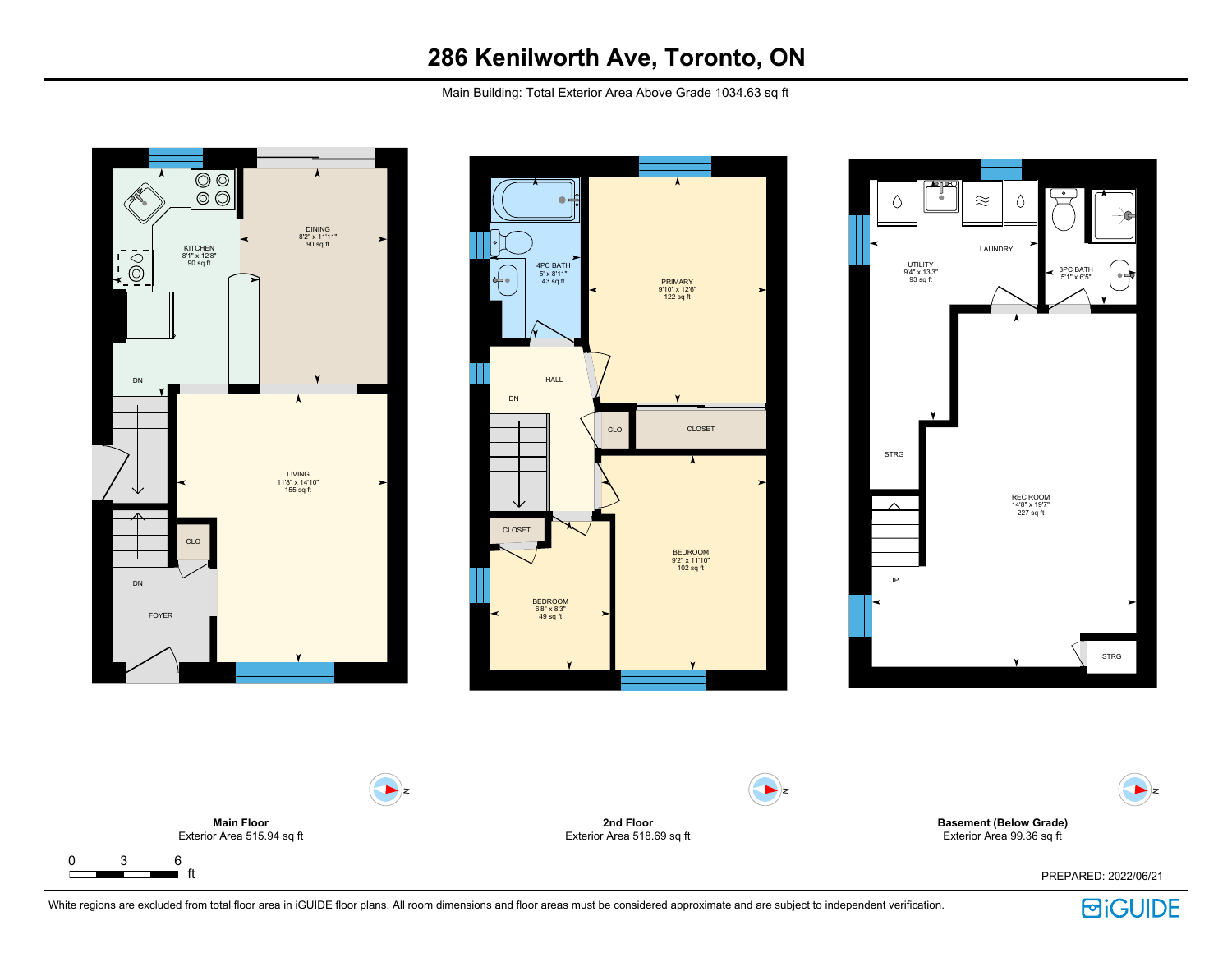**Main Floor** Exterior Area 515.94 sq ft Interior Area 413.01 sq ft





White regions are excluded from total floor area in iGUIDE floor plans. All room dimensions and floor areas must be considered approximate and are subject to independent verification.

ft PREPARED: 2022/06/21

0 3 6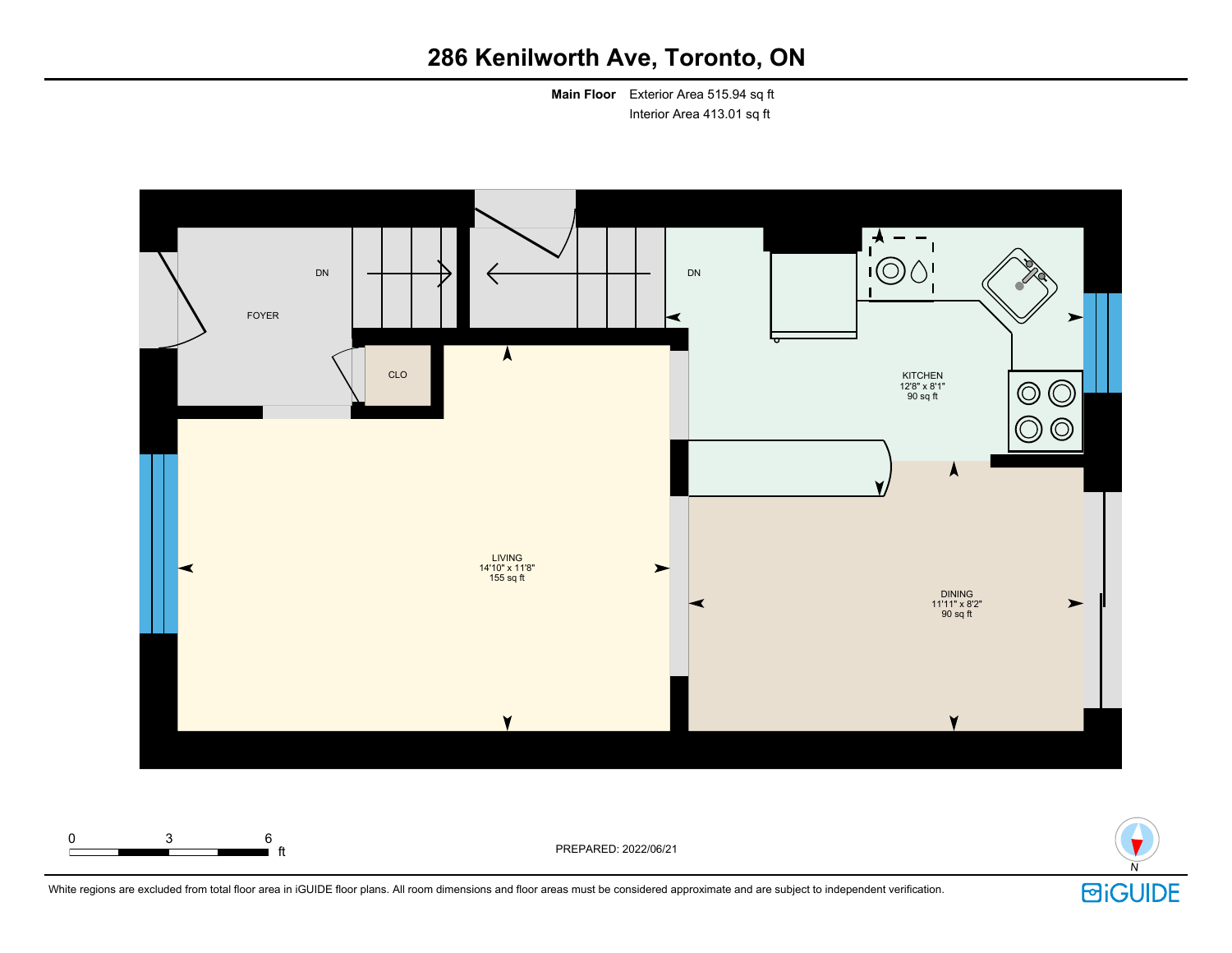**2nd Floor** Exterior Area 518.69 sq ft Interior Area 415.64 sq ft





White regions are excluded from total floor area in iGUIDE floor plans. All room dimensions and floor areas must be considered approximate and are subject to independent verification.

ft PREPARED: 2022/06/21

0 3 6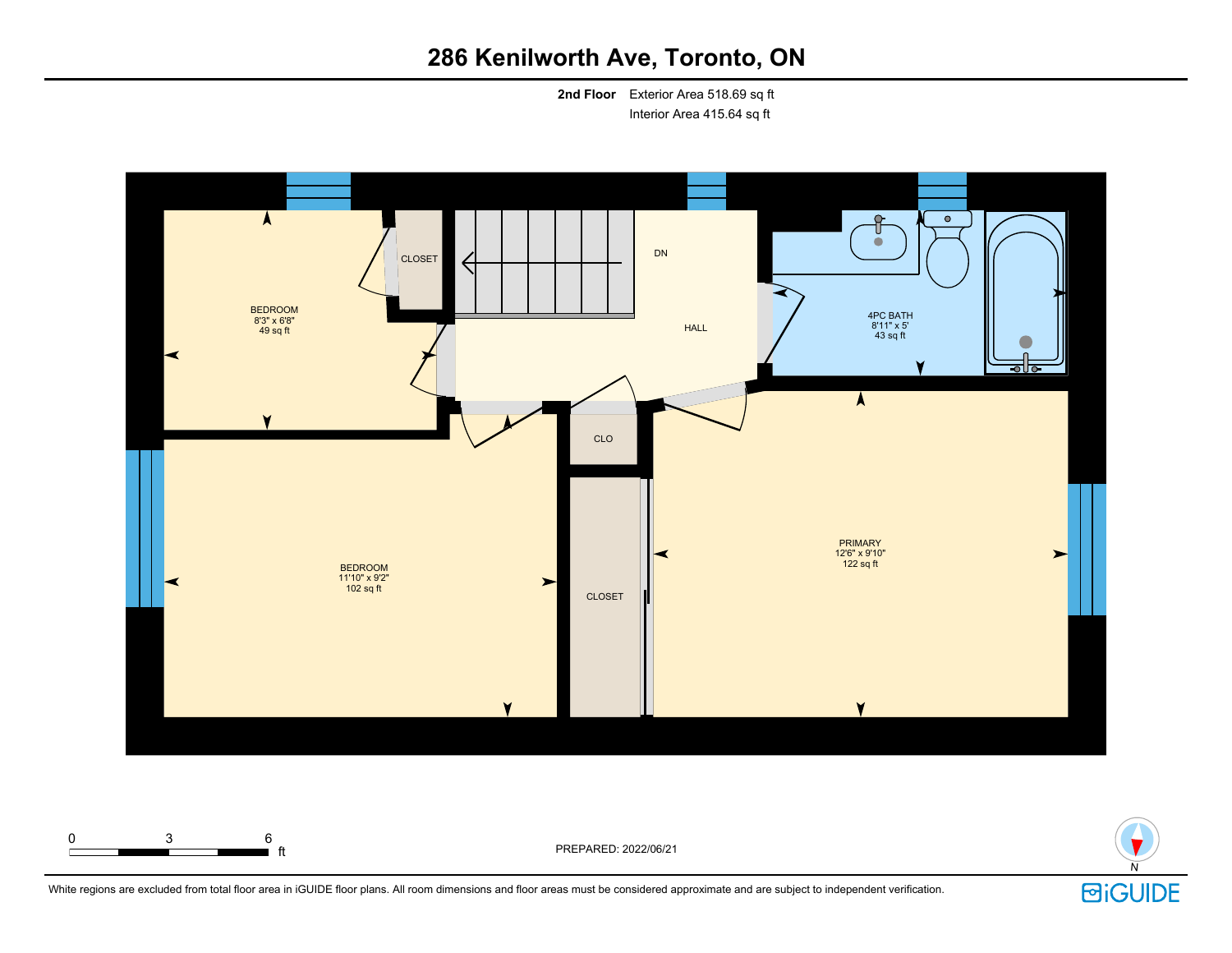**Basement (Below Grade)** Exterior Area 99.36 sq ft Excluded Area 397.15 sq ft





White regions are excluded from total floor area in iGUIDE floor plans. All room dimensions and floor areas must be considered approximate and are subject to independent verification.

ft PREPARED: 2022/06/21

0 3 6

 $\mathsf{r}$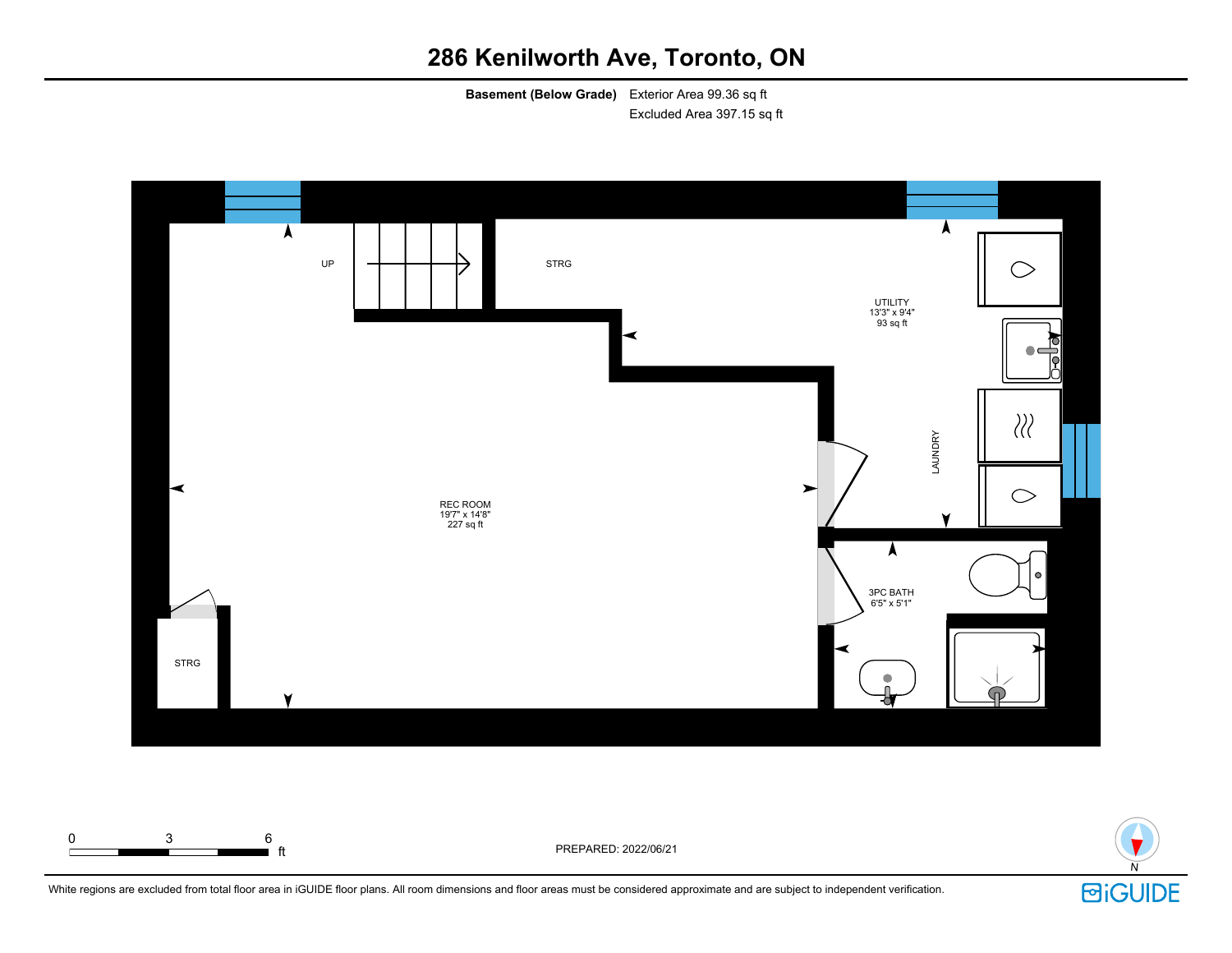# **Property Details**

#### **Room Measurements**

Only major rooms are listed. Some listed rooms may be excluded from total interior floor area (e.g. garage). Room dimensions are largest length and width; parts of room may be smaller. Room area is not always equal to product of length and width.

### **Main Building**

MAIN FLOOR Dining: 8'2" x 11'11" | 90 sq ft Kitchen: 8'1" x 12'8" | 90 sq ft Living: 11'8" x 14'10" | 155 sq ft

### 2ND FLOOR

4pc Bath: 5' x 8'11" | 43 sq ft Bedroom: 9'2" x 11'10" | 102 sq ft Bedroom: 6'8" x 8'3" | 49 sq ft Primary: 9'10" x 12'6" | 122 sq ft

### BASEMENT

3pc Bath: 5'1" x 6'5" | 31 sq ft Rec Room: 14'8" x 19'7" | 227 sq ft Utility: 9'4" x 13'3" | 93 sq ft

#### **Floor Area Information**

Floor areas include footprint area of interior walls. All displayed floor areas are rounded to two decimal places. Total area is computed before rounding and may not equal to sum of displayed floor areas.

### **Main Building**

MAIN FLOOR Interior Area: 413.01 sq ft Perimeter Wall Thickness: 13.8 in Exterior Area: 515.94 sq ft

### 2ND FLOOR

Interior Area: 415.64 sq ft Perimeter Wall Thickness: 13.8 in Exterior Area: 518.69 sq ft

## BASEMENT (Below Grade)

Excluded Area: 397.15 sq ft Perimeter Wall Thickness: 13.8 in Exterior Area: 99.36 sq ft

### **Total Above Grade Floor Area, Main Building**

Interior Area: 828.65 sq ft Exterior Area: 1034.63 sq ft